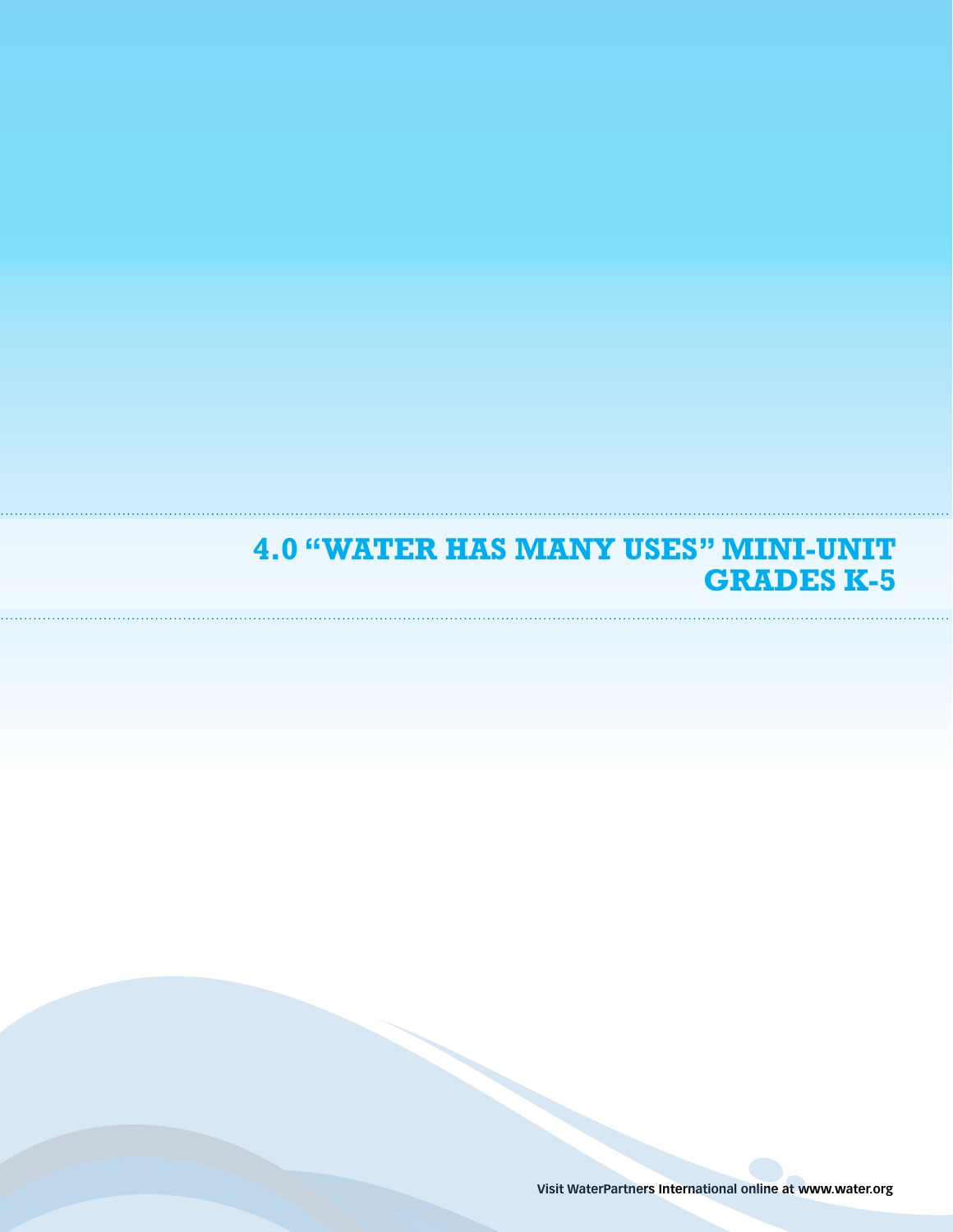# **"Water Has Many Uses" Family Questionnaire**

Together with your family, list as many uses for water as you can. Does your family use water differently in summer and winter months? Next, decide on your family's top 7 uses and list below.

### **The ways our family uses water:**

|  |  |  |  | "My Family's Top 7 Uses of Water" (In order of importance to us) |
|--|--|--|--|------------------------------------------------------------------|
|--|--|--|--|------------------------------------------------------------------|

| 1. |  |
|----|--|
| 2. |  |
| 3. |  |
| 4. |  |
| 5. |  |
| 6. |  |
| 7. |  |

Talk with your family about people who live in developing countries who may not have toilets, washing machines, dishwashers or any running water in their homes. Do you think people without running water use water differently than your family? How?

Pretend with your family that beginning tomorrow you will no longer have running water in your home. Your family will only be able to get water from a well that is located two miles from your home. You have to walk to and from the well to collect your water. Plan how your family will work together to bring the needed amount of water to your home. Assign a role to each member of the family. (Things to consider: You will need 15 gallons of water. What container size will you use? How much will the containers weigh? Do you have younger siblings? Is everyone in the family capable of making the trip?)

| Family Member: | Role/Duties: |                                          |
|----------------|--------------|------------------------------------------|
| Family Member: | Role/Duties: |                                          |
| Family Member: | Role/Duties: |                                          |
| Family Member: | Role/Duties: |                                          |
| Family Member: | Role/Duties: |                                          |
|                |              | <b>4.0 WATER HAS MANY USES MINI-UNIT</b> |

**Visit WaterPartners International online at www.water.org**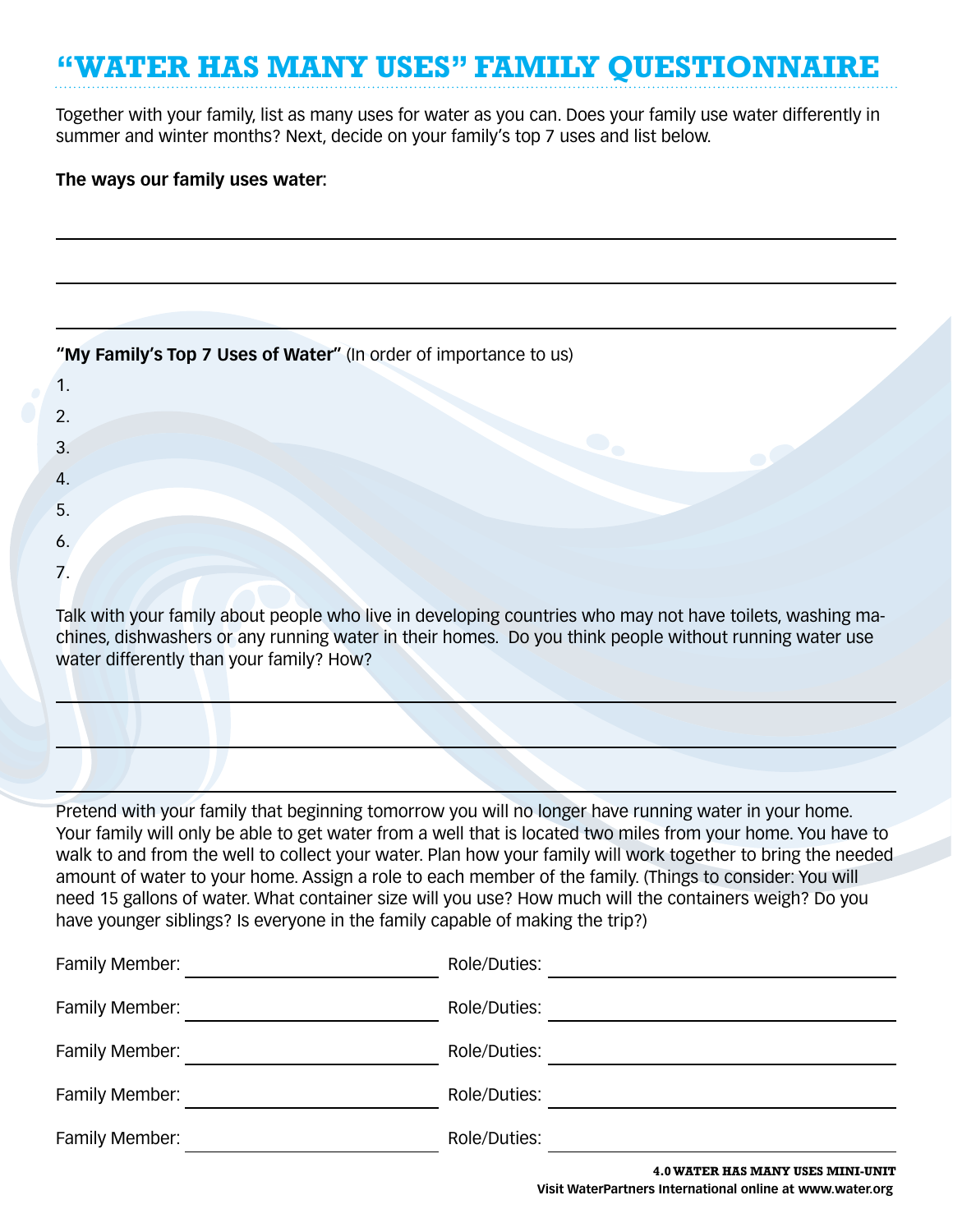## **"Water Has Many Uses" Collage Instructions**

A collage is made from images or objects that are glued or attached in some other way. The word "collage" comes from the French word, coller, which means to stick.

### **Materials needed:**

paper, cardboard or poster-board, magazines, glue sticks or bottles of glue, and scissors.

#### **Pre-activity:**

Have students complete the "Water Has Many Uses" Family Questionnaire the night before the collage activity. Have students brainstorm uses for water in class as a warm-up activity.

#### **Prompt:**

Create a collage or collection of pictures and images that show the many ways people use water (or a collage of things that need water to live). Tell students that finding the right pictures for their collage is like going on a treasure hunt!

### **Post-activity:**

Allow students the opportunity to explain the images they selected for their collages.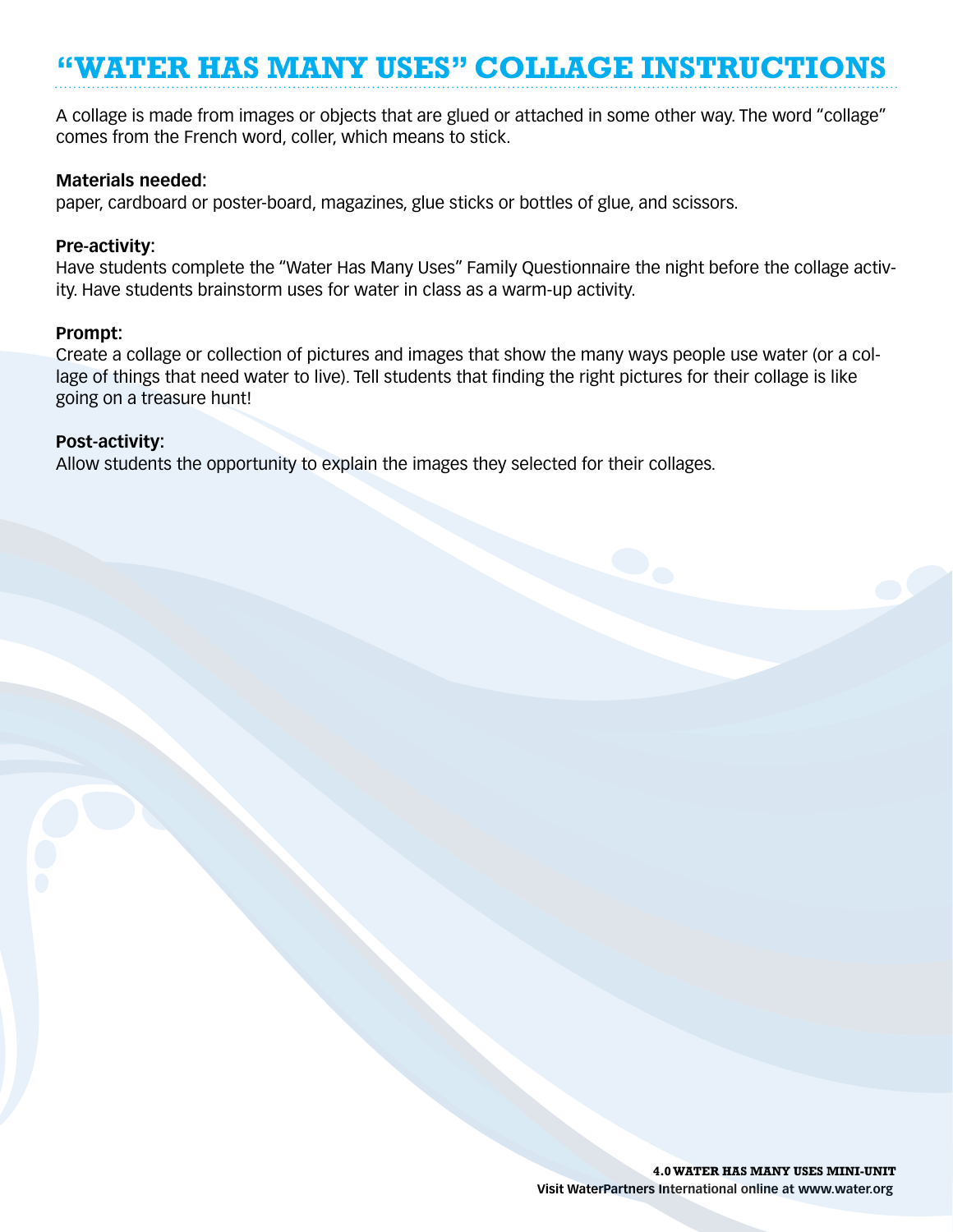People all over the world use water in many different ways. What is your favorite use for water? **Draw a picture of yourself enjoying water.**

**Now, trace the word water.**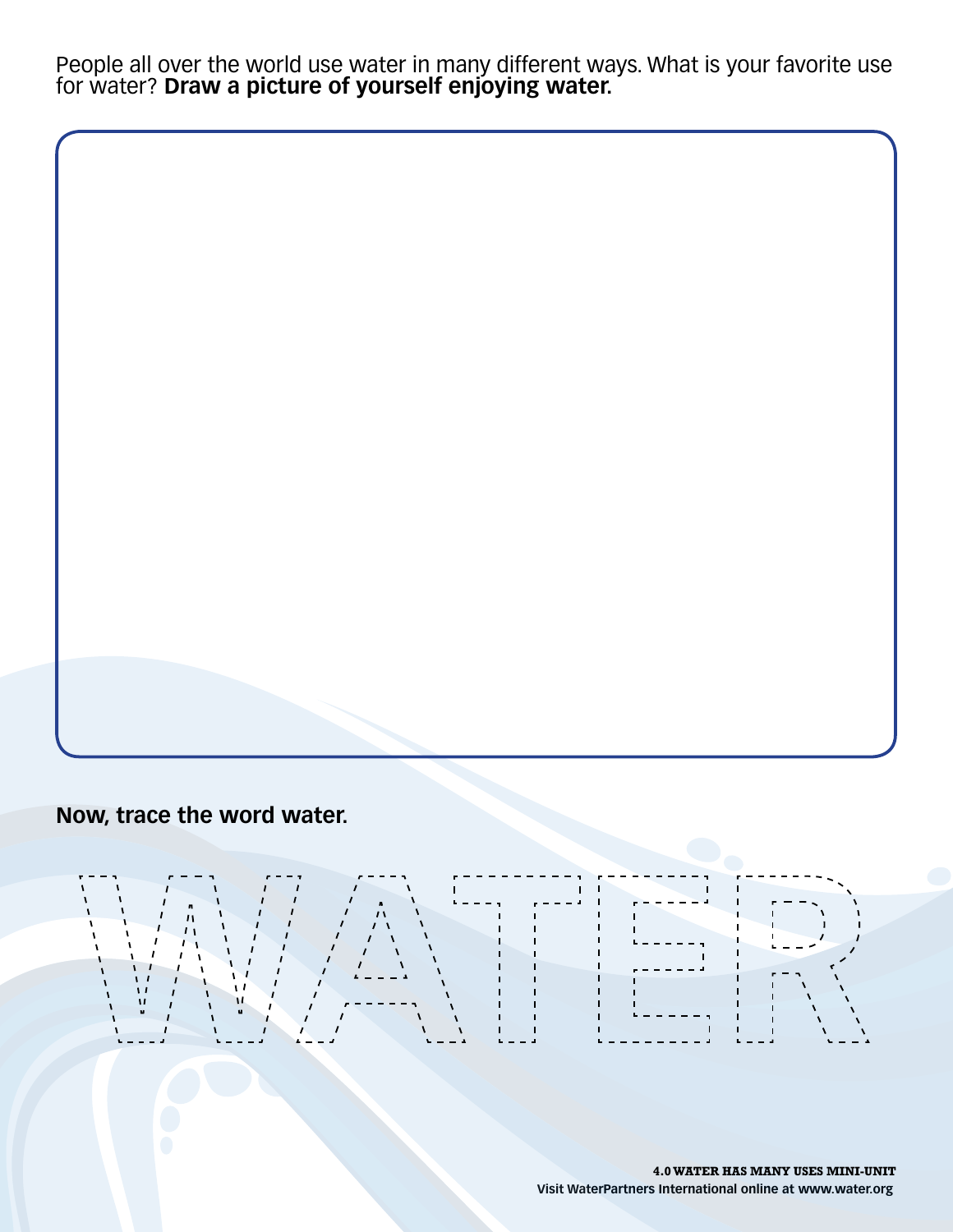## **A Drop of Water: Writing Activity**

- 1. On the first line write one reason why water is important.
- 2. On the second line write down three adjectives to describe water.

1.

2.

3.

3. On the third line use water in a sentence.

> *<u>Uners</u>* **International online at www.water.org 4.0 water has many uses mini-unit**